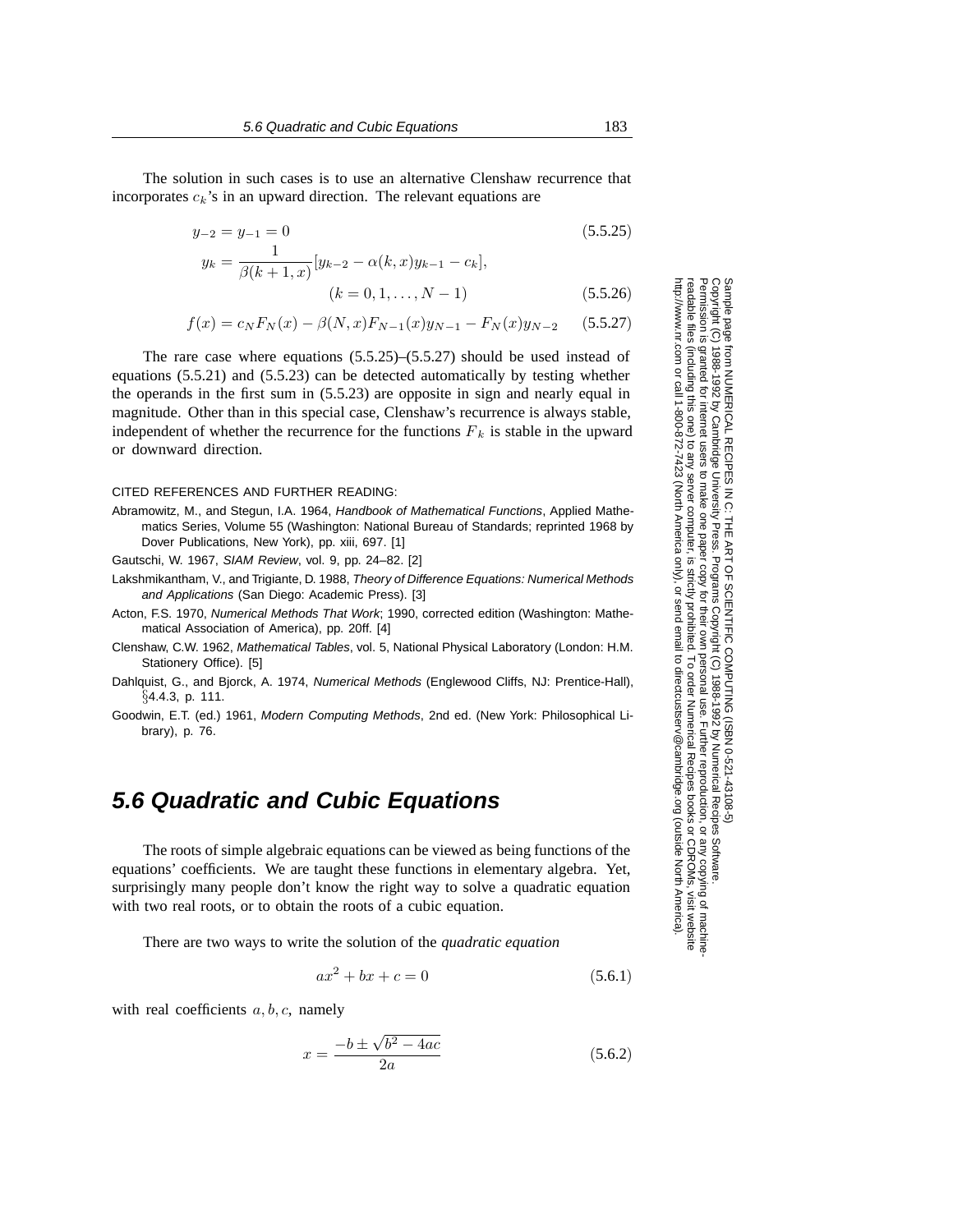and

$$
x = \frac{2c}{-b \pm \sqrt{b^2 - 4ac}}\tag{5.6.3}
$$

If you use *either* (5.6.2) *or* (5.6.3) to get the two roots, you are asking for trouble: If either  $a$  or  $c$  (or both) are small, then one of the roots will involve the subtraction of b from a very nearly equal quantity (the discriminant); you will get that root very inaccurately. The correct way to compute the roots is

$$
q \equiv -\frac{1}{2} \left[ b + \text{sgn}(b) \sqrt{b^2 - 4ac} \right]
$$
 (5.6.4)

Then the two roots are

$$
x_1 = \frac{q}{a} \qquad \text{and} \qquad x_2 = \frac{c}{q} \tag{5.6.5}
$$

If the coefficients  $a, b, c$ , are complex rather than real, then the above formulas still hold, except that in equation (5.6.4) the sign of the square root should be chosen so as to make

$$
\operatorname{Re}(b^*\sqrt{b^2 - 4ac}) \ge 0\tag{5.6.6}
$$

where Re denotes the real part and asterisk denotes complex conjugation.

Apropos of quadratic equations, this seems a convenient place to recall that the inverse hyperbolic functions  $\sinh^{-1}$  and  $\cosh^{-1}$  are in fact just logarithms of solutions to such equations,

$$
\sinh^{-1}(x) = \ln(x + \sqrt{x^2 + 1})
$$
\n(5.6.7)

$$
\cosh^{-1}(x) = \pm \ln\left(x + \sqrt{x^2 - 1}\right) \tag{5.6.8}
$$

Equation (5.6.7) is numerically robust for  $x \ge 0$ . For negative x, use the symmetry  $\sinh^{-1}(-x) = -\sinh^{-1}(x)$ . Equation (5.6.8) is of course valid only for  $x \ge 1$ .

For the *cubic equation*

$$
x^3 + ax^2 + bx + c = 0 \tag{5.6.9}
$$

with real or complex coefficients  $a, b, c$ , first compute

$$
Q = \frac{a^2 - 3b}{9} \quad \text{and} \quad R = \frac{2a^3 - 9ab + 27c}{54} \quad (5.6.10)
$$

If Q and R are real (always true when a, b, c are real) and  $R^2 < Q^3$ , then the cubic equation has three real roots. Find them by computing

$$
\theta = \arccos(R/\sqrt{Q^3})\tag{5.6.11}
$$

Permission is granted for internet users to make one paper copy for their own personal use. Further reproduction, or any copyin Copyright (C) 1988-1992 by Cambridge University Press.Programs Copyright (C) 1988-1992 by Numerical Recipes Software. Sample page from NUMERICAL RECIPES IN C: THE ART OF SCIENTIFIC COMPUTING (ISBN 0-521-43108-5) g of machinereadable files (including this one) to any servercomputer, is strictly prohibited. To order Numerical Recipes booksor CDROMs, visit website http://www.nr.com or call 1-800-872-7423 (North America only),or send email to directcustserv@cambridge.org (outside North America).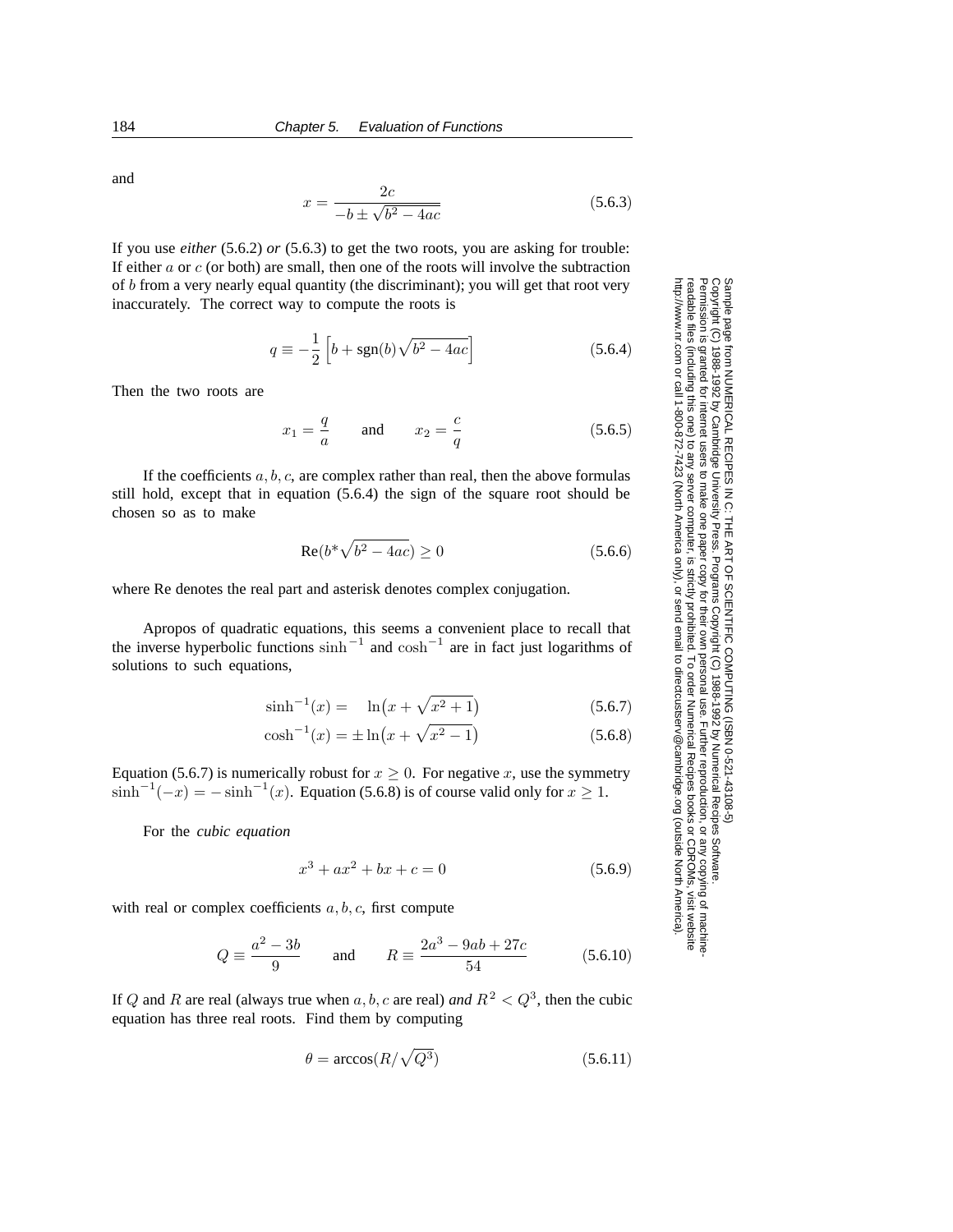in terms of which the three roots are

$$
x_1 = -2\sqrt{Q}\cos\left(\frac{\theta}{3}\right) - \frac{a}{3}
$$
  
\n
$$
x_2 = -2\sqrt{Q}\cos\left(\frac{\theta + 2\pi}{3}\right) - \frac{a}{3}
$$
(5.6.12)  
\n
$$
x_3 = -2\sqrt{Q}\cos\left(\frac{\theta - 2\pi}{3}\right) - \frac{a}{3}
$$

(This equation first appears in Chapter VI of François Viète's treatise "De emendatione," published in 1615!)

Otherwise, compute

$$
A = -\left[R + \sqrt{R^2 - Q^3}\right]^{1/3} \tag{5.6.13}
$$

where the sign of the square root is chosen to make

$$
Re(R^* \sqrt{R^2 - Q^3}) \ge 0
$$
\n(5.6.14)

(asterisk again denoting complex conjugation). If  $Q$  and  $R$  are both real, equations  $(5.6.13)$ – $(5.6.14)$  are equivalent to

$$
A = -\text{sgn}(R) \left[ |R| + \sqrt{R^2 - Q^3} \right]^{1/3} \tag{5.6.15}
$$

where the positive square root is assumed. Next compute

$$
B = \begin{cases} Q/A & (A \neq 0) \\ 0 & (A = 0) \end{cases} \tag{5.6.16}
$$

in terms of which the three roots are

$$
x_1 = (A + B) - \frac{a}{3} \tag{5.6.17}
$$

(the single real root when  $a, b, c$  are real) and

$$
x_2 = -\frac{1}{2}(A+B) - \frac{a}{3} + i\frac{\sqrt{3}}{2}(A-B)
$$
  

$$
x_3 = -\frac{1}{2}(A+B) - \frac{a}{3} - i\frac{\sqrt{3}}{2}(A-B)
$$
 (5.6.18)

(in that same case, a complex conjugate pair). Equations  $(5.6.13)$ – $(5.6.16)$  are arranged both to minimize roundoff error, and also (as pointed out by A.J. Glassman) to ensure that no choice of branch for the complex cube root can result in the spurious loss of a distinct root.

If you need to solve many cubic equations with only slightly different coefficients, it is more efficient to use Newton's method (§9.4).

## CITED REFERENCES AND FURTHER READING:

Weast, R.C. (ed.) 1967, Handbook of Tables for Mathematics, 3rd ed. (Cleveland: The Chemical Rubber Co.), pp. 130–133.

Pachner, J. 1983, Handbook of Numerical Analysis Applications (New York: McGraw-Hill), §6.1.

McKelvey, J.P. 1984, American Journal of Physics, vol. 52, pp. 269–270; see also vol. 53, p. 775, and vol. 55, pp. 374–375.

Permission is granted for internet users to make one paper copy for their own personal use. Further reproduction, or any copyin Copyright (C) 1988-1992 by Cambridge University Press.Programs Copyright (C) 1988-1992 by Numerical Recipes Software. Sample page from NUMERICAL RECIPES IN C: THE ART OF SCIENTIFIC COMPUTING (ISBN 0-521-43108-5) g of machinereadable files (including this one) to any servercomputer, is strictly prohibited. To order Numerical Recipes booksor CDROMs, visit website http://www.nr.com or call 1-800-872-7423 (North America only),or send email to directcustserv@cambridge.org (outside North America).